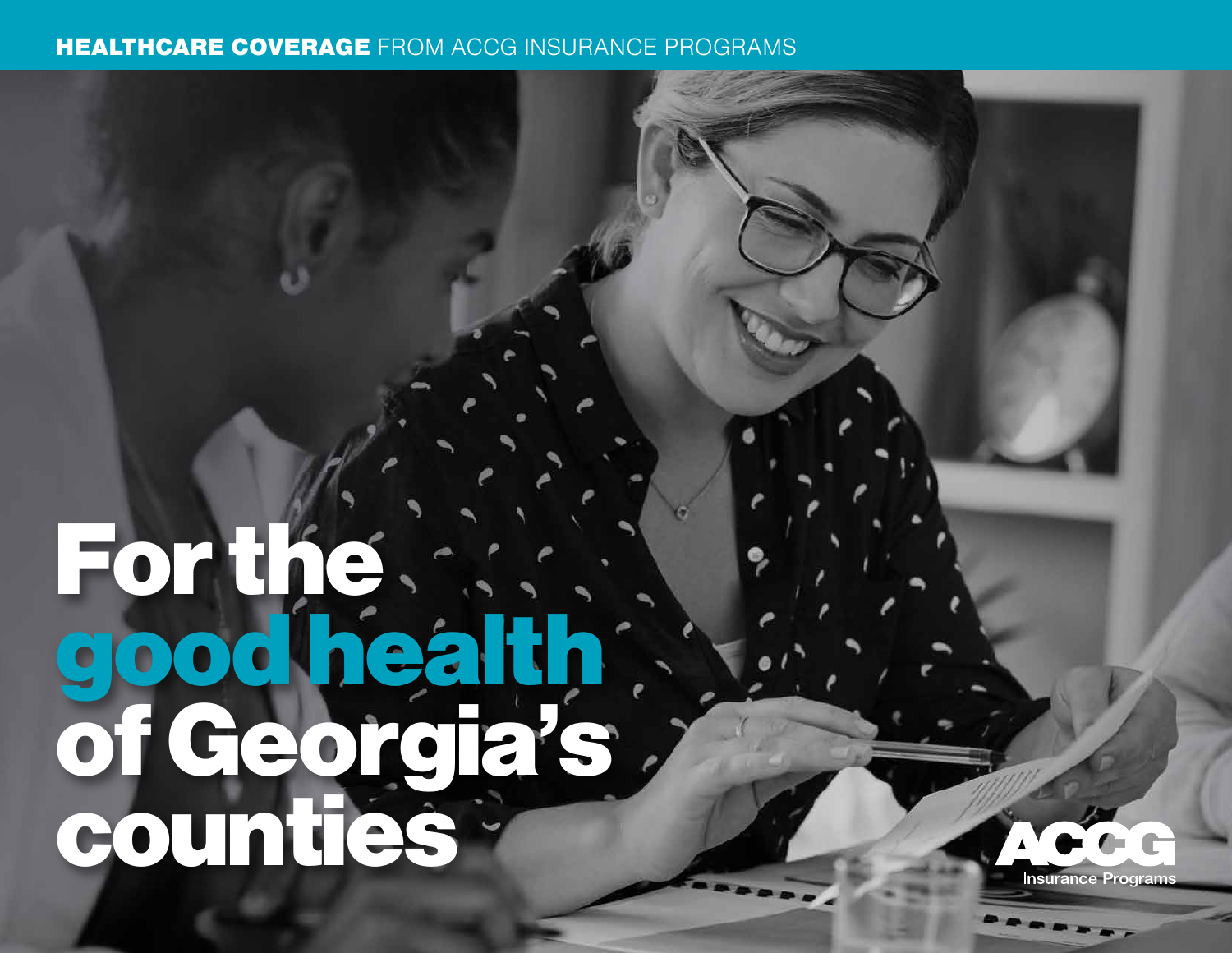





#### **HEALTHCARE COVERAGE**

### Protecting the health of your people comes first. But the health of your county budget is important, too.

*When it comes to healthcare coverage … there's strength in numbers.*

By bringing together many Georgia counties into a single, stable pool, ACCG Insurance Programs secures extraordinary value in health benefits from Anthem Blue Cross and Blue Shield.

If you're not in our pool, here's why you should consider joining:

- **Flexibility:** Choose self-insured or fully insured options
- **Trusted Provider:** Anthem Blue Cross and Blue Shield covers thousands of local governments
- **Collaboration:** We're happy to work with your county's broker (if you have one)
- **Wellness:** We provide grants, workshops, materials and more to promote good county health
- **Guidance:** We help you navigate the fast-changing world of healthcare coverage
- **Added Coverage:** Dental, Vision, Life and Disability coverage also available



THE DETAILS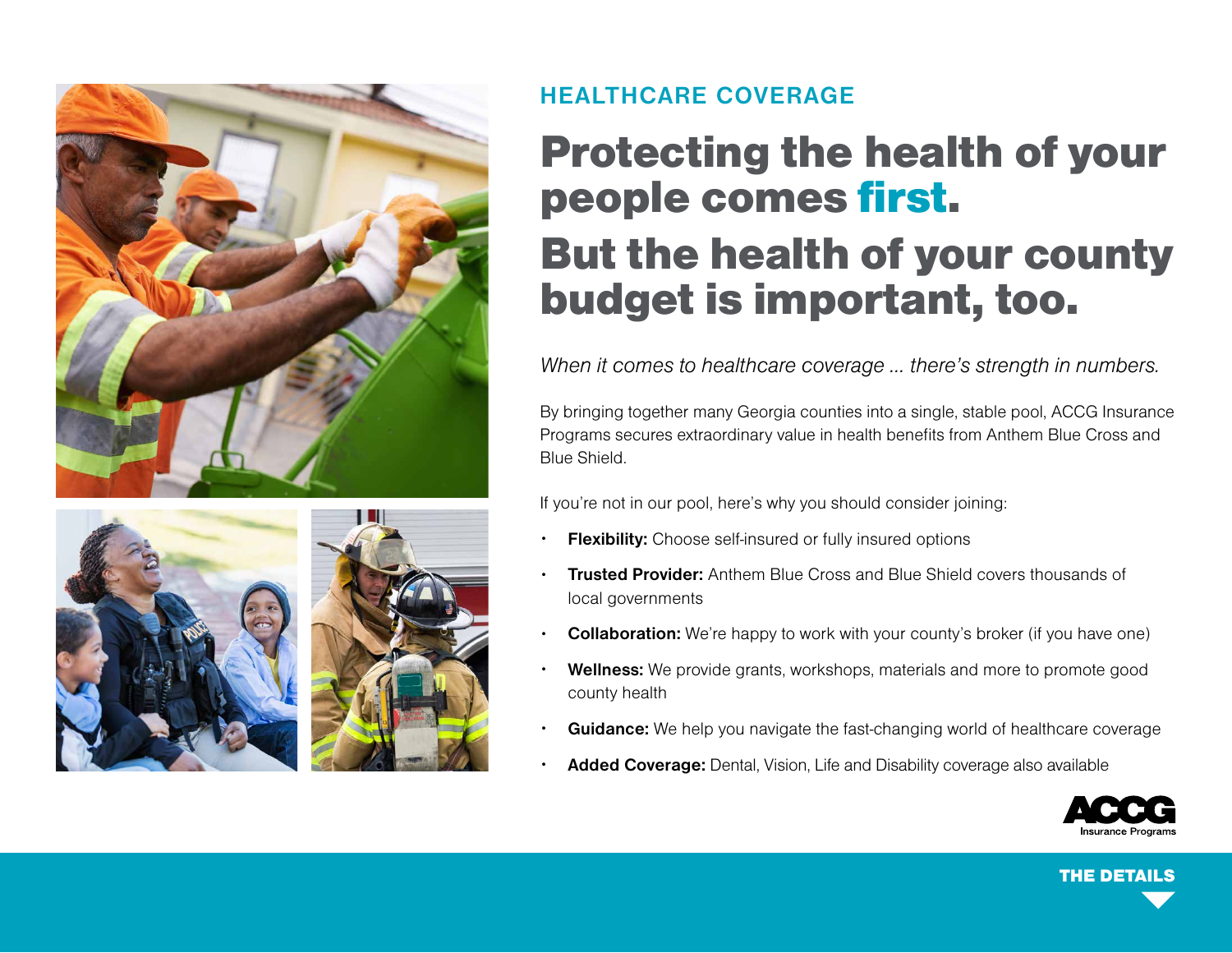### What You Get: Healthcare coverage through ACCG Insurance Programs

#### Self-insured or fully insured options.

You can lower your risk by participating as a fully insured member, which is what most counties do. Or you can elect to purchase a stop-loss option to support your county's self-insured coverage, thus saving on premiums and shaping your healthcare benefits any way you like.

Regardless of which option you choose: ACCG Insurance Programs works with Anthem Blue Cross and Blue Shield to reduce administrative costs, develop custom underwriting models and maintain a reserve fund to help offset future premium increases. Importantly, ACCG Insurance Programs does not profit from your participation.

#### Expert advice.

Healthcare coverage is fast-changing. To help you navigate these changes, you've got an ally in our team of seasoned professionals. They're proactive in their thinking, responsive to your questions and collegial with your broker.

Your county also benefits from our partnership with Mercer, the world's largest healthcare consultant. Mercer provides intelligence on

health coverage trends, advice on compliance with laws and other helpful information.

#### Assurance of your best interest.

Our healthcare coverage is provided exclusively to Georgia counties and authorities through Group Health Benefits Program, Inc. (GHBP), which is overseen by a seven-member board of county representatives. ACCG Insurance Programs administers and audits the program and provides services to promote wellness.

#### A blue-chip provider.

While coverage is arranged through ACCG Insurance Programs (via the sizable pool of county participants), your coverage is administered directly by Anthem BCBS.



Anthem is one of the nation's most reputable providers, offering you and your employees great flexibility in coverage options.

#### A ready-made wellness program for your county.

Through a partnership with Georgia Municipal Association, we provide you with:

- Health promotion grants: These cash awards help support your workplace health and wellbeing programs.
- Training programs: From management workshops around the state to onsite/online seminars on quitting tobacco, preventing back injuries and other topics – our free training series is highly popular.
- Good health communications: Knowledge is power, and we provide a wealth of materials and services to educate your employees and encourage healthy lifestyles.

The partnership is Local Government Risk Management Services (LGRMS), and it's just that – providing ways for your county to manage risk better.